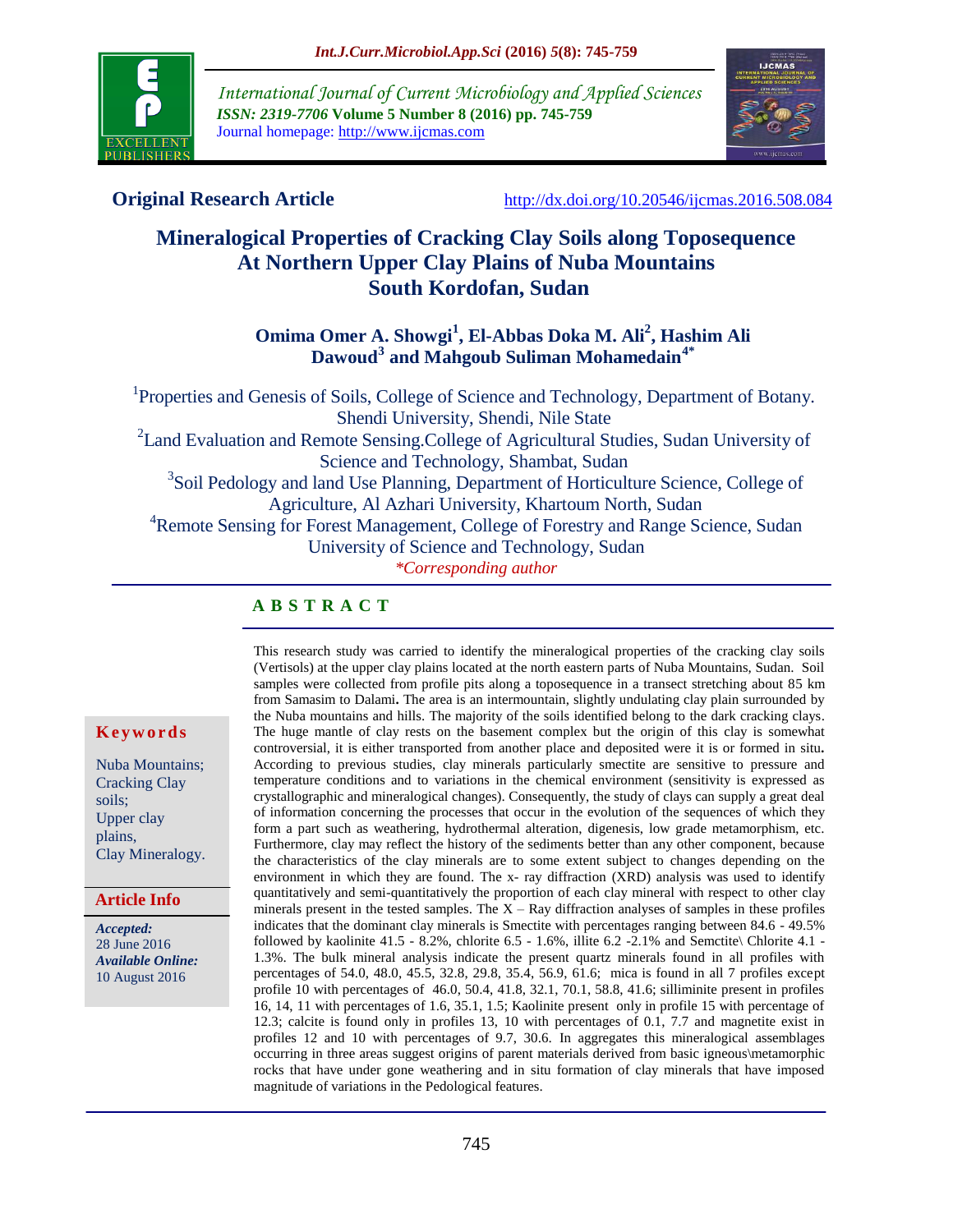# **Introduction**

In the Sudan, Vertisols occur on large tract of land, totalling perhaps 50 million ha in area, is divided naturally into four separated areas: the central clay plain (Gezira), the eastern clay plain (Gadarif), the Nuba Mountains region and the southern clay plain (Abyei-Bahr Al Arab). Vertisol in the Nuba Mountains region occur on gently undulating plains and have better surface drained than in extremely flat landscape of the other three clay plains. Dark cracking clay soils "Vertisols" cover not only large areas of the low-lying plains but also they occur on undulating higher plains and in many intermountain valleys throughout the Nuba Mountains area. Some of these clays, notably those in eastern and southern lower clay plains, Khor Abu Habil, Wadi Al Ghalla and the clays of Bahr el Arab valley, can only be alluvial (Ahmed, 1996; Osman, 2006;). But some other clay, for instance, on undulating high plains in the Nuba Mountains uplands area indicate a nonalluvial origin.

The Nuba Mountains Vertisols are considered to be derived from the underlying bedrock (Pacheco and Dawoud, 1976). Therefore, it is expected that the parent materials at upper clay plains have undergone through a shorter pedogenetic processes compared to those on low alluvial plains. These non-alluvial clays are thought to be moved slowly down slope by combined process of wash and mass movement. Bases are thought to be washed from higher areas to accumulate on the plains where they help in the formation of the higher base status clays. These soils are plastic, sticky and have moderately high-tohigh cation exchange capacities and a high capacity to shrink and swell with changes in moisture (Garry, 1996). Because the lower horizons are subject to pressure when the

soils swell, they are compact and very slowly permeable to water. They are usually neutral to slightly in reaction (Pacheco and Dawoud, 1976).

This research study attempts to identify the mineralogical properties of the Vertisols at upper clay plains in Nuba Mountains, which provide information on soil forming processes and development of the soil. Many research studies were carried to characterize the clay minerals of Vertisols at different parts the alluvial low clay plains of Sudan and elsewhere in the world (Dudal, 1988; [Chizhikova,](http://www.maikonline.com/maik/articleParamSearch.do?author=N.+P.+Chizhikova) 2005; [Balwant, 2](mailto:b.singh@acss.usyd.edu.au)002). The rainfed lands found less detailed research attention and particularly the upper clay plains at Nuba Mountains region that need more understanding of their formation and behaviour as related to their use and management. Since the Vertisols in Nuba Mountains region occur in topographic sequence of plains (upper, middle and lower plains); then the mineralogical characterization provided by this study will lay the bases for the subsequent research efforts to study these soils.

## **The Study Area**

The study area is located in the Northern part of the Nuba Mountains in South Kordofan State. The sampling transect (110 Km), starts from Habila scheme (Samasim height 774 m asl) in the south west and ending eastward at Dalami (height 628 m asl). It has tropical semi – arid (steppe) zone of summer rain. The rainfall is comparatively high as the survey area lies within isohyets 600 - 800 mm (Table 1). The rainy season starts from late June and extends to early October month. Maximum temperatures range between  $31C^{\circ}$  and 40  $C^{\circ}$ with March to May as the hottest months and monthly minimum temperatures range between  $17 \text{ }^\circ$  c<sup>o</sup> and 24  $\text{ }^\circ$  with coldest months being from early December to the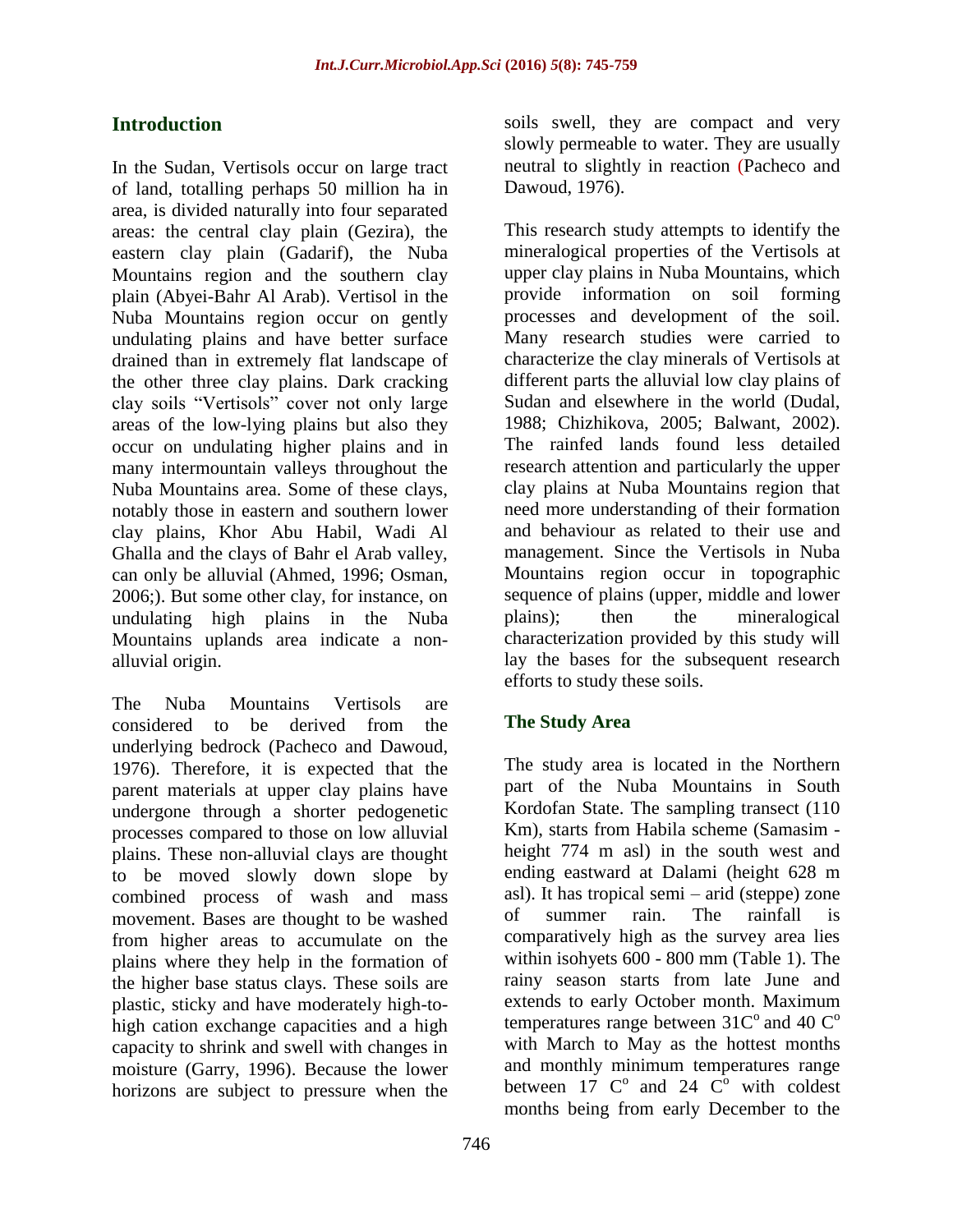end February. In Habila, relative humidity is 70% in July - August and falls to 20 - 25 % during winter (ELtom, 1972 and Dawoud, 1974).

## **Materials and Methods**

Transect along the toposequence stretches in eastward direction from Habila scheme to Dalami. The area under study is situated between longitudes 32º40˝ and 29º35˝ East and latitudes 11º56˝ and 12º09˝ north. Eight samples were collected from eight sites shown in Table 3 and represented in Figure 2. Sub-scenes of Landsat TM Satellite image 2010 covering the study area were used for locating the sampling sites.

A pit of about  $1\times2$  m in length with 1.5 m depth was dug for sampling at each site. Notes on morphology, horizons sequence and soil classification were recorded following the standard procedures. Eight soil samples, one from each soil profile were selected for identification of clay mineralogy by x-ray diffraction. The analysis of clay minerals took place in two steps, via separation of the less than 2  $\mu$  fraction and then x- ray diffraction technique. The  $< 2 \mu$ clay fraction was filtered through a ceramic filter using a suction pump. The filtrate was collected in dishes and kept in an oven at 50 0C for subsequent analysis. From the wet clay fraction  $(< 2\mu$ ) oriented mounds were prepared on glass slides to obtain basal reflections of clay. The thus prepared glass slides were kept in desiccators for 24 hours to dry and then taken for air – dried measurements.

The x- ray diffraction (XRD) analysis was used to identify quantitatively and semiquantitatively the proportion of each clay mineral with respect to other clay minerals present in the tested samples. The concise summary of the application and

interpretation of the XRD techniques that was provided by Tucker (1988) was followed and that the qualification of these minerals was made following Thorez (1972). The XRD analyses were performed using Simians D500x–ray diffractometer. The clay minerals were identified from their 0.01 repeated basal reflections that were obtained from the XRD patterns after air drying (normal), glycolation for 48 hours and after heating to  $550 \text{ C}^0$  for four hours. The relative proportion of each mineral was estimated as provided by Thorez (1975). The total association of minerals was taken to be equal to100 per cent. The heights of peaks of the basal reflection 0.01 of the clay mineral were measured above the background and are considered as the proportion of that mineral in the sample. The most basic application of XRD to sediments is in the analysis of the Bulk minerals, to obtain satisfactory results, the original grain size must be reduced to a mean particles diameter of  $5 - 10$  um with performable a limited size range. Having ground representative sample to the appropriate grain size, the next stage is to present the sample to the XRD beam.

# **Results and Discussion**

 $X - Ray$  diffraction analyses of samples in these profiles indicates that the dominant clay minerals is Smectite with percentages ranging between 84.6 - 49.5% followed by kaolinite 41.5 - 8.2%, chlorite 6.5 - 1.6%, illite  $6.2 - 2.1\%$  and Semctite\ Chlorite 4.1 -1.3% (Table 4 and Figures 3, 5, 7, 9, 11, 13, 15 and 17). The bulk mineral analysis indicate the present quartz minerals found in all profiles with percentages of 54.0, 48.0, 45.5, 32.8, 29.8, 35.4, 56.9, 61.6; mica is found in all 7 profiles except profile 10 with percentages of 46.0, 50.4, 41.8, 32.1, 70.1, 58.8, 41.6; silliminite present in profiles 16, 14, 11 with percentages of 1.6, 35.1, 1.5; Kaolinite present only in profile 15 with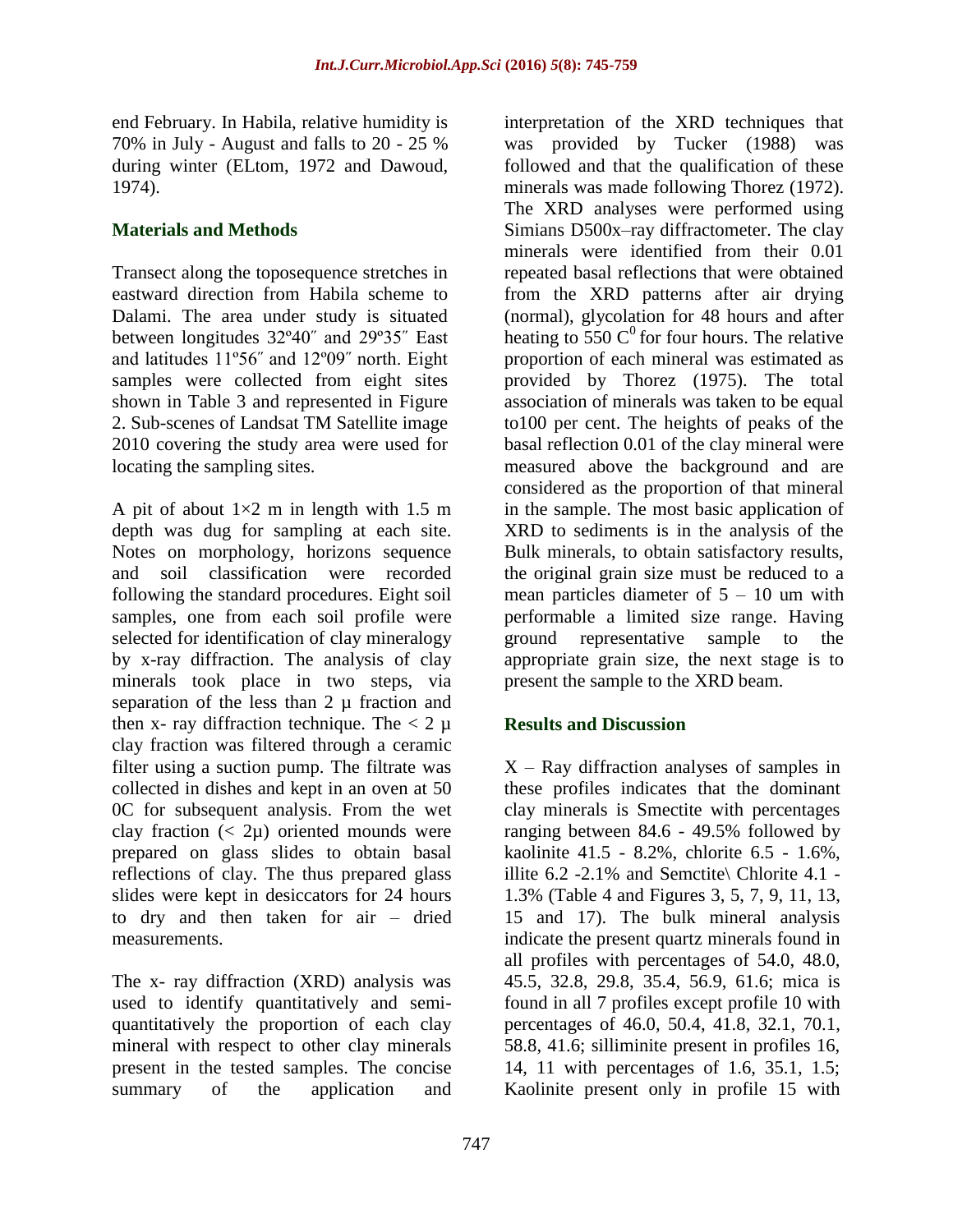percentage of 12.3; calcite is found only in profiles 13, 10 with percentages of 0.1, 7.7 and magnetite exist in profiles 12 and 10

with percentages of 9.7, 30.6 (Table 5 and Figures 4, 6, 8, 10, 12, 14, 16 and 18).

| <b>Season</b> | <b>Dilling</b> | Habila | <b>Season</b> | Dilling | Habila |
|---------------|----------------|--------|---------------|---------|--------|
| $1997 - 1998$ | 564.5          | 460.5  | $2002 - 2003$ | 727.5   | 695    |
| $1998 - 1999$ | 840            | 840    | $2003 - 2004$ | 526     | 566    |
| $1999 - 2000$ | 735.5          | 488.6  | $2004 - 2005$ | 606.2   | 513.5  |
| 2000 - 2001   | 526.5          | 429    | $2005 - 2006$ | 519.5   | 734    |
| $2001 - 2002$ | 648.2          | 498    | $2006 - 2007$ | 730     | 1143   |

## **Table.1** Rainfall at the Study Area

### **Table.2** Sample sites, location and elevation along the toposequence

| Area                   | Sample site  | <b>North</b>                  | <b>East</b>            | Elevation (m) |
|------------------------|--------------|-------------------------------|------------------------|---------------|
|                        | <b>HA017</b> | $11^{\circ}53'06.00"$         | $29^{\circ}35'47.00''$ | 774           |
| Habila                 | HA016        | $11^{\circ}51'29.00''$        | 29°49'57.00"           | 766           |
| <i>(intermountain)</i> | <b>HA015</b> | $11^{\circ}51'58.00''$        | $29^{\circ}52'56.00''$ | 747           |
| upper clay plains)     | <b>HA014</b> | $11^{\circ}$ 3'54.00"         | $29^{\circ}56'54.00''$ | 734           |
|                        | HA013        | $11^{\circ}44'00.00$ "        | $30^{\circ}05'00.00"$  | 697           |
|                        | HA012        | $11^{\circ}45^{\circ}01.00$ " | $30^{\circ}01'04.00"$  | 663           |
|                        | <b>HA011</b> | $11^{\circ}45'54.00''$        | $30^{\circ}11'57.00''$ | 647           |
|                        | <b>HA010</b> | $11^{\circ}51'46.00''$        | $30^{\circ}28'14.00''$ | 628           |

## **Table.3** Clay Minerals Analysis of Study area Samples.

| <b>Sites</b>   | <b>Profile</b> | <b>Smectit</b> | <b>Kaolinit</b> | <b>Illit</b> | <b>Chlori</b> | Smectite/  |
|----------------|----------------|----------------|-----------------|--------------|---------------|------------|
|                | N <sub>0</sub> | $e\%$          | $e\%$           | $e\%$        | $te\%$        | Chlorite % |
| <b>Samasim</b> | <b>HA017</b>   | 66.3           | 27.3            | 2.5          | 2.3           | 1.60       |
|                | <b>HA016</b>   | 58.9           | 30.0            | 4.7          | 2.4           | 3.97       |
| Habila         | <b>HA015</b>   | 49.5           | 41.5            | 2.1          | 3.7           | 3.20       |
|                | <b>HA014</b>   | 76.0           | 12.1            | 5.0          | 2.8           | 4,10       |
|                | HA013          | 71.3           | 17.4            | 3.5          | 6.5           | 1.30       |
| Fayo           | HA012          | 66.8           | 23.0            | 6.2          | 2.0           | 2.00       |
|                | <b>HA011</b>   | 76.7           | 10.6            | 5.5          | 3.7           | 3.50       |
| <b>Dalami</b>  | <b>HA010</b>   | 84.6           | 8.20            | 4.3          | 1.6           | 1.30       |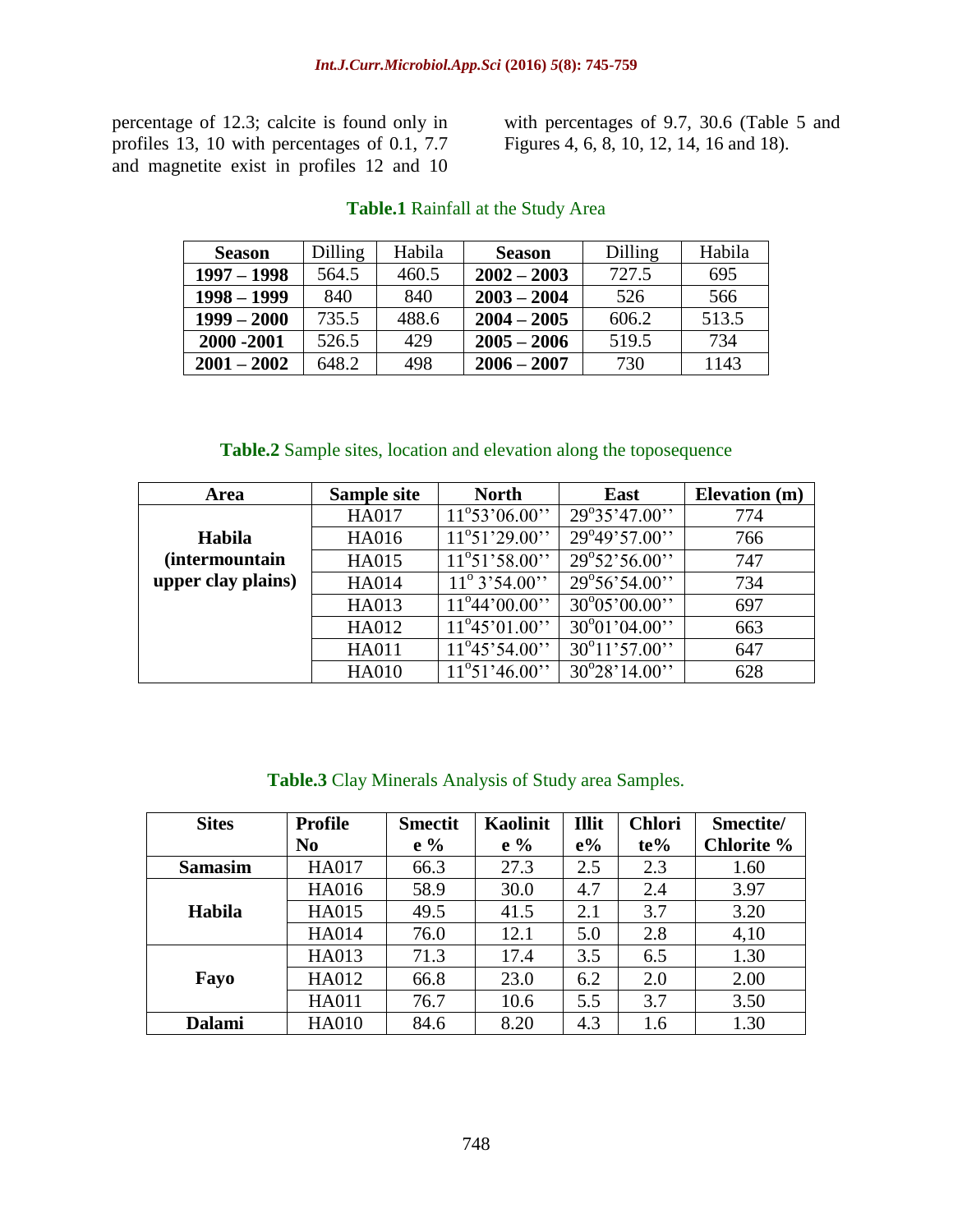

**Fig.1** Topographic Sequence at Northern Upper Clay Plains of

**Fig.2** Landsat scene showing the Study area and the sampling sites starting from Habila on the west to Dalami on the east

| <b>Dilling</b> | <b>HA017 HA015</b> | ٥<br>о<br><b>HA016</b> | <b>HA014</b><br><b>Jebel habila</b><br><b>HAO18A012</b> | O            | <b>HA011</b> | <b>HAQ10 O</b> |              |
|----------------|--------------------|------------------------|---------------------------------------------------------|--------------|--------------|----------------|--------------|
| <b>HA017</b>   | <b>HA016</b>       | <b>HA015</b>           | <b>HA014</b>                                            | <b>HA013</b> | <b>HA012</b> | <b>HA011</b>   | <b>HA010</b> |
| Samasim        | Habila<br>1        | Habila<br>2            | Habila<br>3                                             | Fayo 1       | Fayo 2       | Fayo 3         | Dalami       |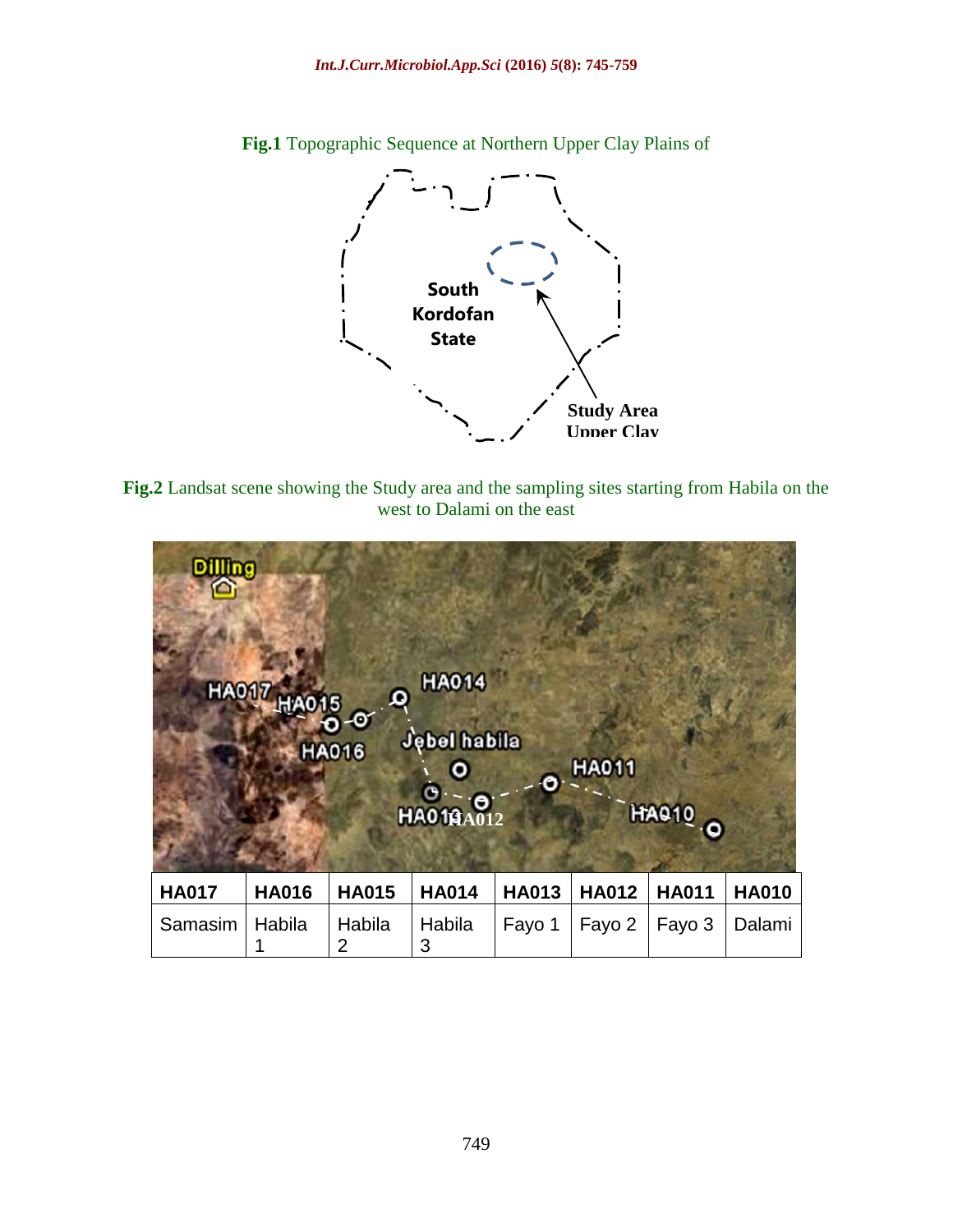#### *Int.J.Curr.Microbiol.App.Sci* **(2016)** *5***(8): 745-759**

|                  |                                 | <b>Detrital Mineral grains</b> |                  |                  |               |                    |                          |  |  |
|------------------|---------------------------------|--------------------------------|------------------|------------------|---------------|--------------------|--------------------------|--|--|
|                  | <b>Sample</b><br>N <sub>0</sub> |                                | <b>Silicates</b> | $Non-$           |               |                    |                          |  |  |
| <b>Sites</b>     |                                 | Sand +Silt                     | <b>Clay</b>      |                  |               | silicates          |                          |  |  |
|                  |                                 | <b>Magnetite</b>               | <b>Calcite</b>   | <b>Kaolinite</b> | <b>Mica</b>   | <b>Sillimanite</b> | <b>Quartz</b>            |  |  |
|                  |                                 | $\frac{6}{9}$                  | $\frac{6}{9}$    | $\frac{6}{9}$    | $\frac{0}{0}$ | $\frac{6}{9}$      | $\frac{6}{9}$            |  |  |
| <b>Samasim</b>   | <b>HA017</b>                    | 54.0                           | Traces           | 46,0             | Traces        |                    |                          |  |  |
| Habila           | <b>HA016</b>                    | 48.0                           | 1.6              | 50.4             | Traces        | -                  | -                        |  |  |
| area             | <b>HA015</b>                    | 45.5                           |                  | 41.8             | 12.3          |                    | traces                   |  |  |
|                  | <b>HA014</b>                    | 38.2                           | 35.1             | 32.1             | Traces        |                    | $\overline{\phantom{a}}$ |  |  |
| <b>Fayo area</b> | HA013                           | 29.8                           |                  | 70.1             | Traces        | 0.1                |                          |  |  |
|                  | HA012                           | 35.4                           |                  | 54.8             | Traces        | ۰                  | 9.7                      |  |  |
|                  | <b>HA011</b>                    | 56.9                           | 1.5              | 41.6             |               |                    |                          |  |  |
| <b>Dalami</b>    | <b>HA010</b>                    | 61.1                           | -                |                  | Traces        | 7.7                | 30.6                     |  |  |

# **Table.4** Bulk Minerals Analyses of the Study Area Samples.

# **Fig.3** The XRD pattern of clay minerals of the soil sample from Samasim (58 - 89 cm).

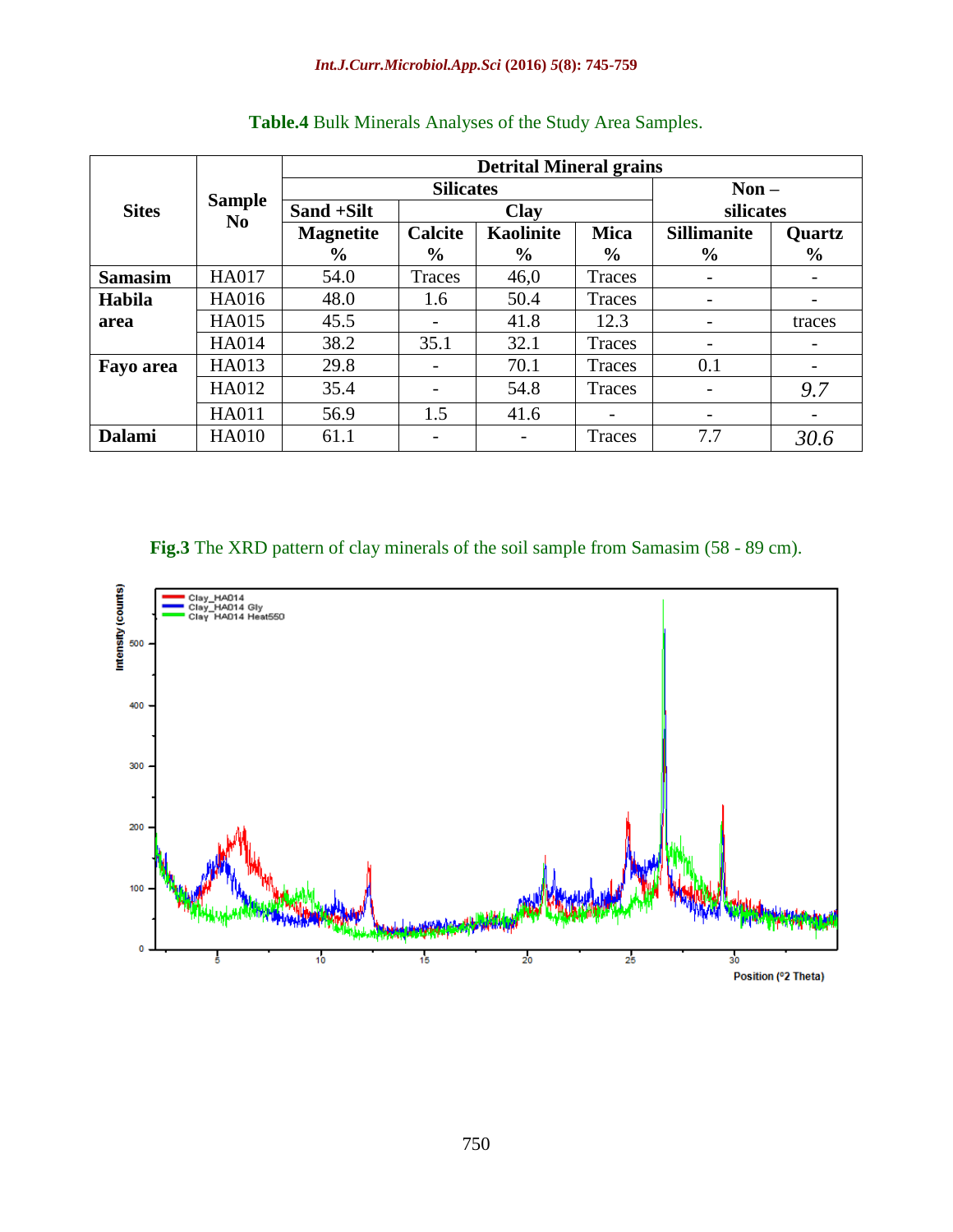**Fig.4** The X RD pattern of bulk minerals of the soil sample from Samasim (58 - 89 cm)



**Fig.5** The XRD pattern of clay minerals of the soil sample from Habila1 (63 - 99 cm)

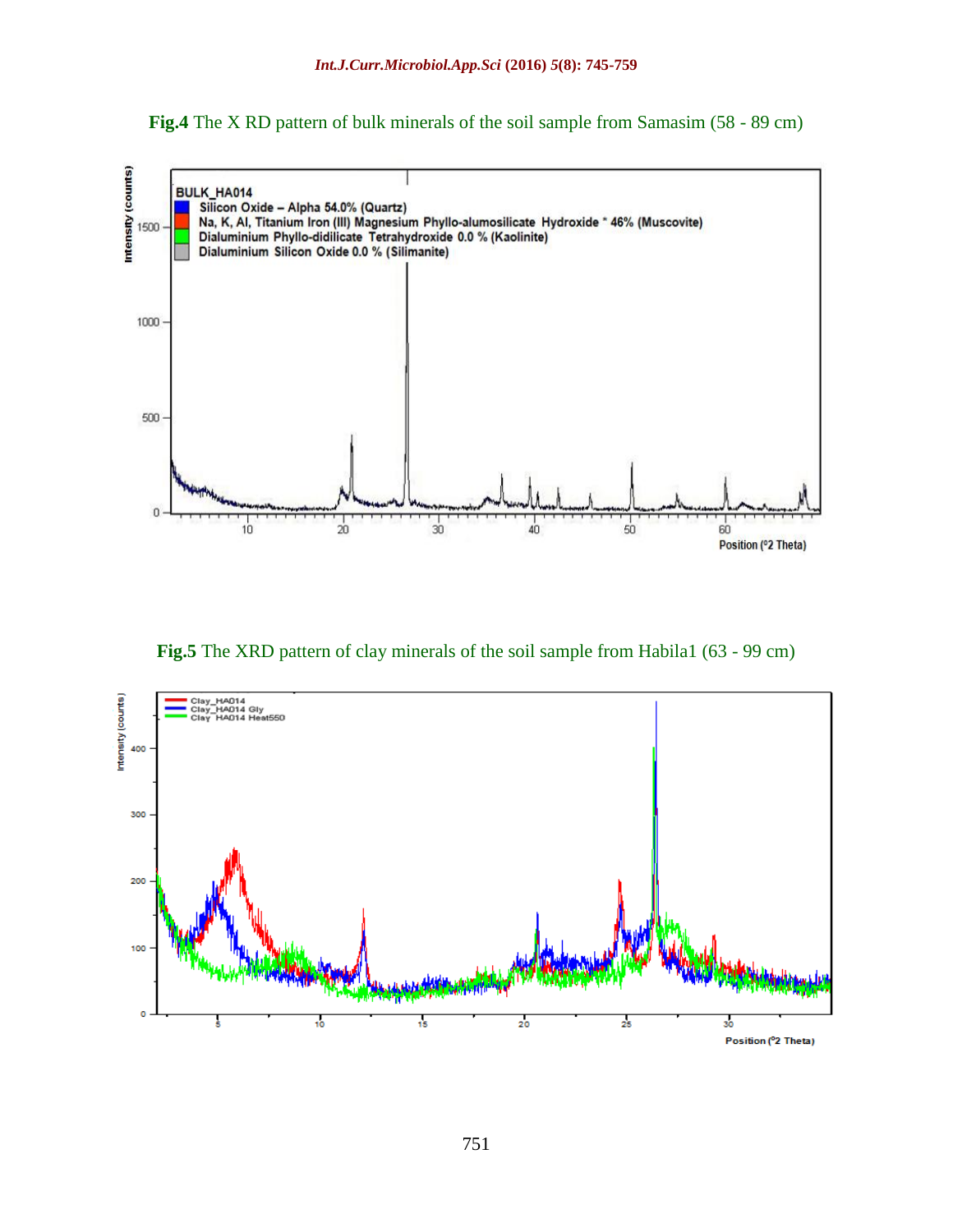**Fig.6** The XRD pattern of bulk minerals of the soil sample from Habila1 (63 - 99 cm)



**Fig.7** The X RD pattern of clay minerals of the soil sample from Habila 2 (40 - 88 cm).

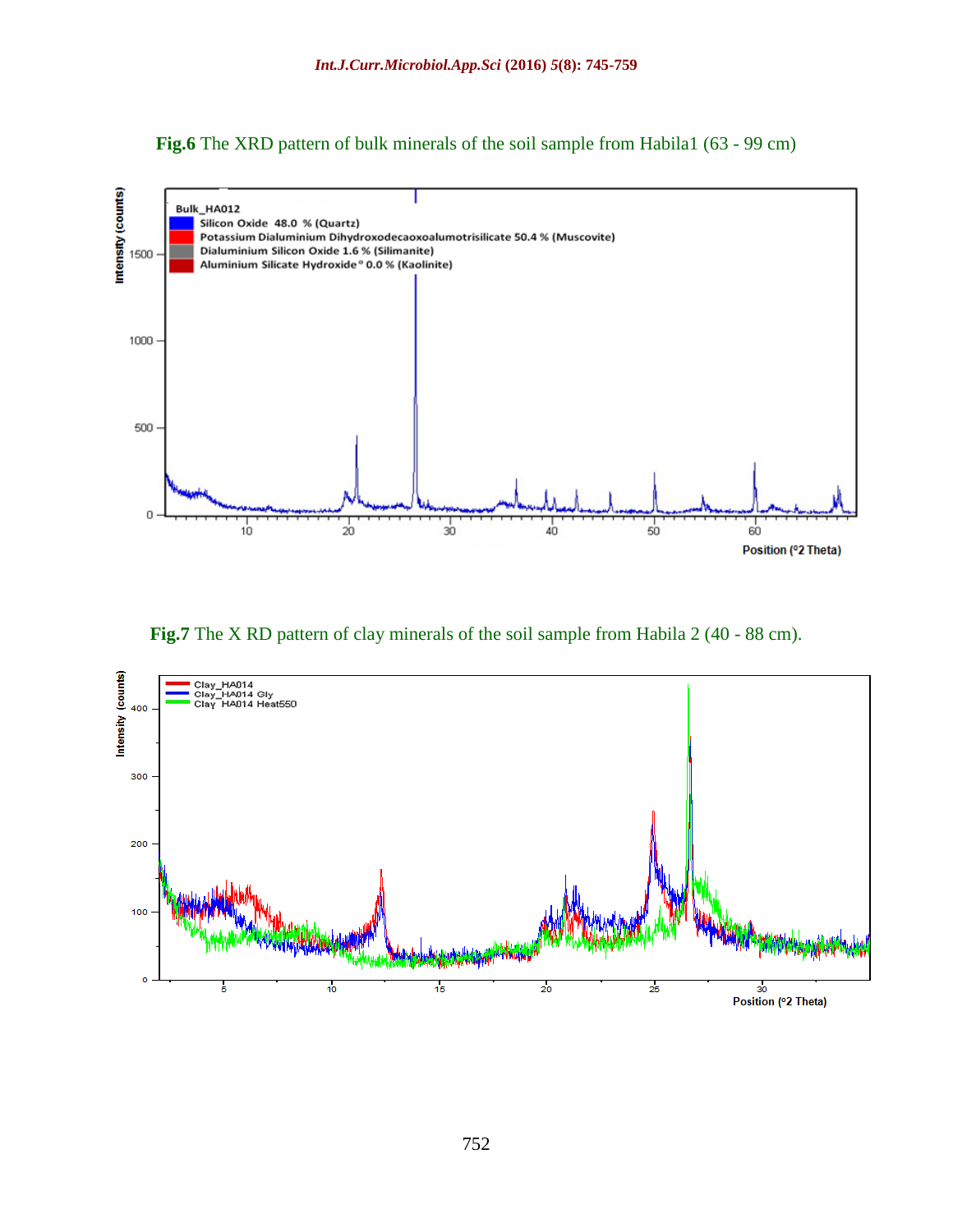**Fig.8** The XRD pattern of bulk minerals of the soil sample from Habila 2 (40 - 88 cm).



**Fig.9** The X RD pattern of clay minerals of the soil sample from Habila 3 (52 – 86 cm)

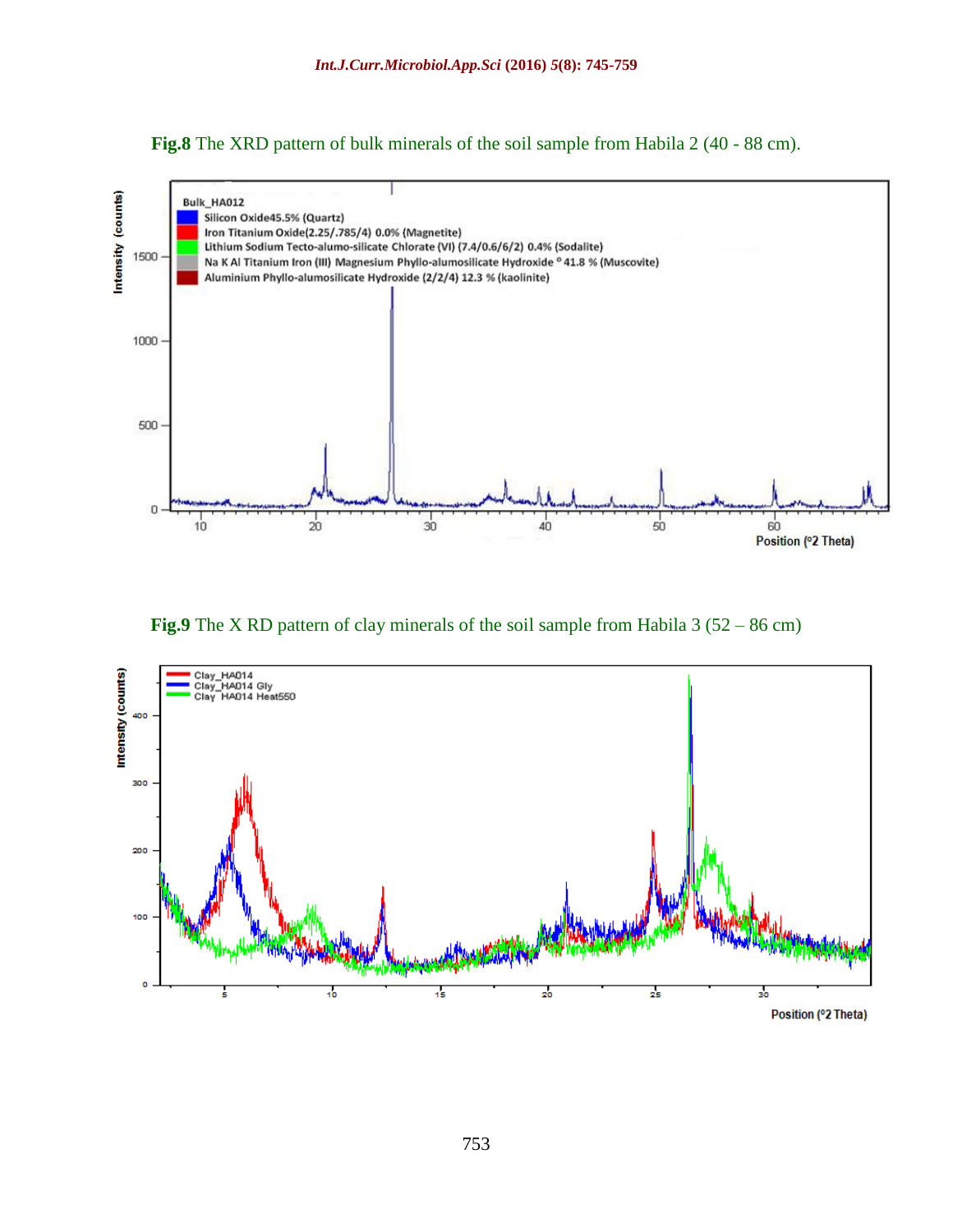



Fig.11 The X RD pattern of clay minerals of the soil sample from Fayo1 (57 - 93 cm).



754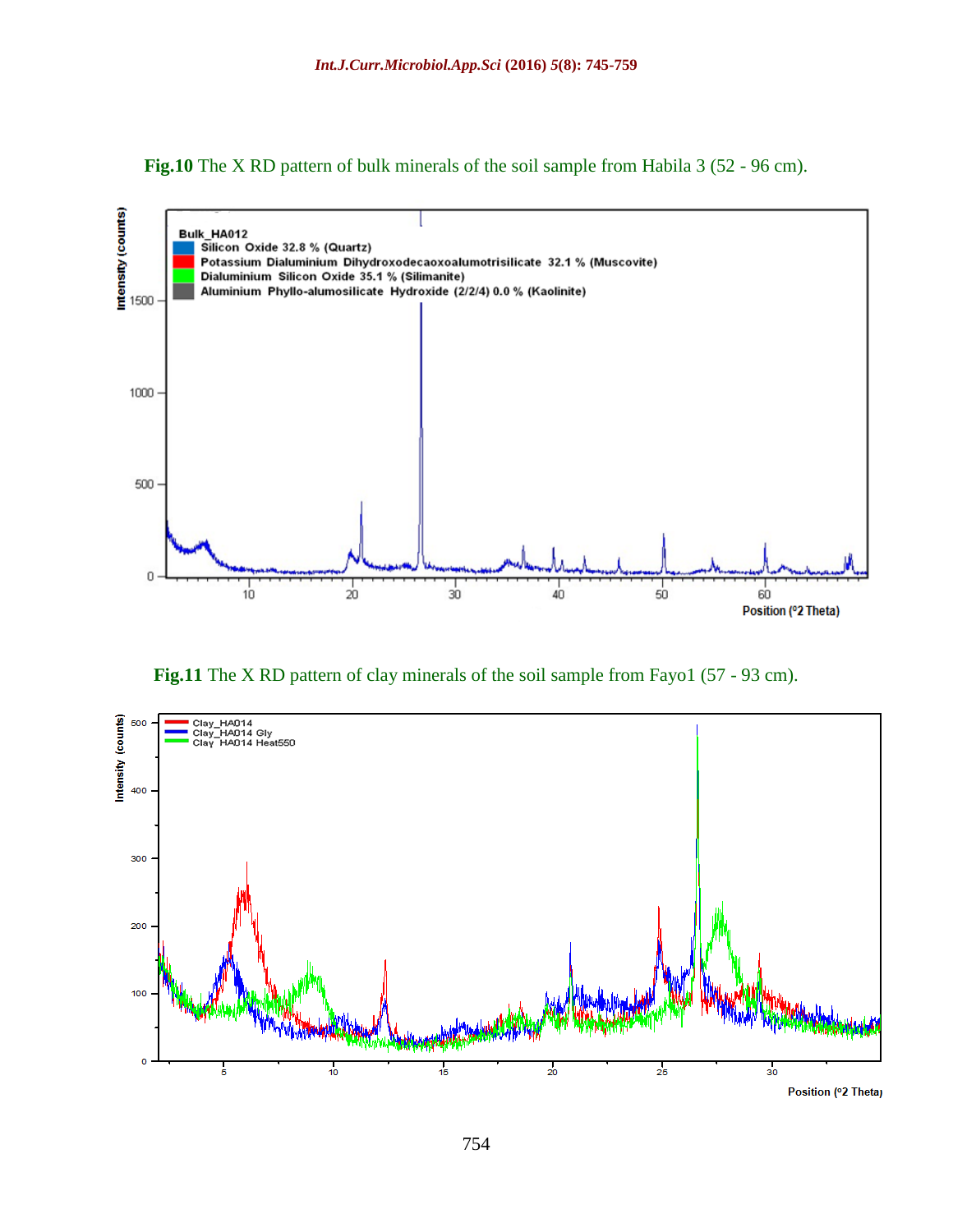**Fig.12** The X RD pattern of bulk minerals of the soil sample from Fayo1 (57 - 93 cm).



**Fig.13** The XRD pattern of clay minerals of the soil sample from Fayo 2 (56 – 91 cm).

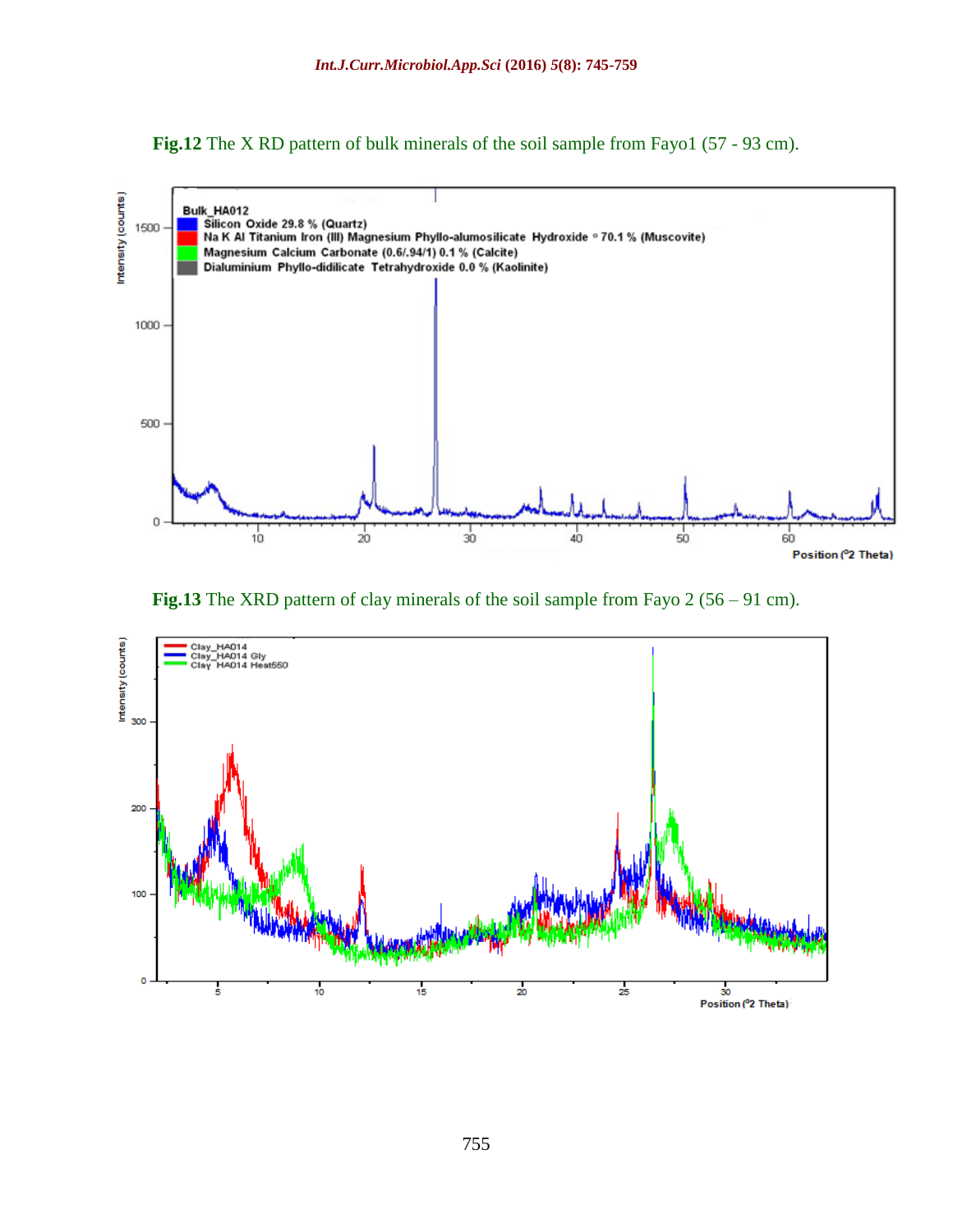**Fig.14** The X RD pattern of bulk minerals of the soil sample from Fayo 2 (56 - 91 cm).



**Fig.15** the XRD pattern of clay minerals of the soil sample from Fayo 3 (59 - 97 cm)

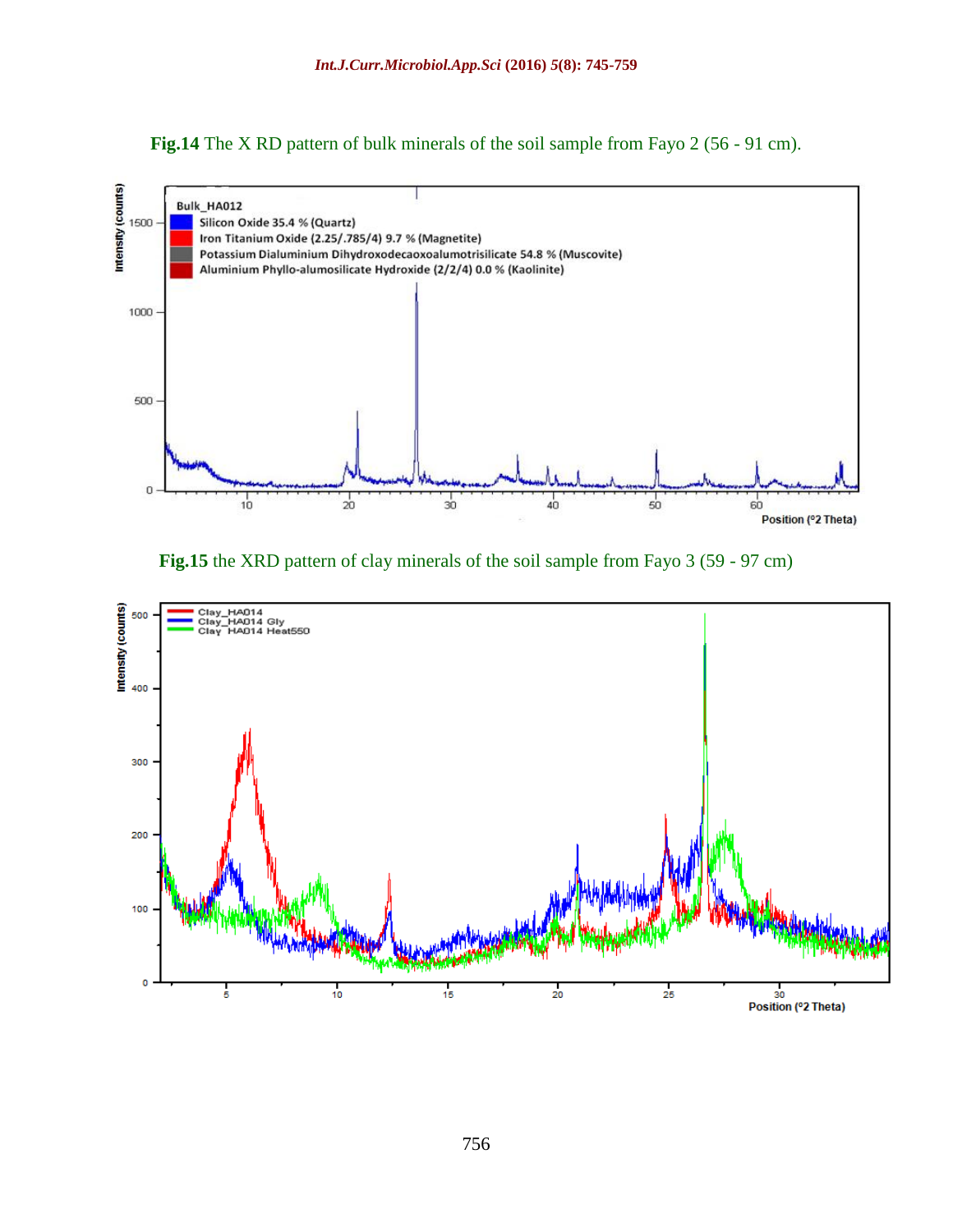**Fig.16** The XRD pattern of bulk minerals of the soil sample from Fayo 3 (59 - 97 cm).



Fig.17 The XRD pattern of clay minerals of the soil sample from Dalami (60 - 90 cm).

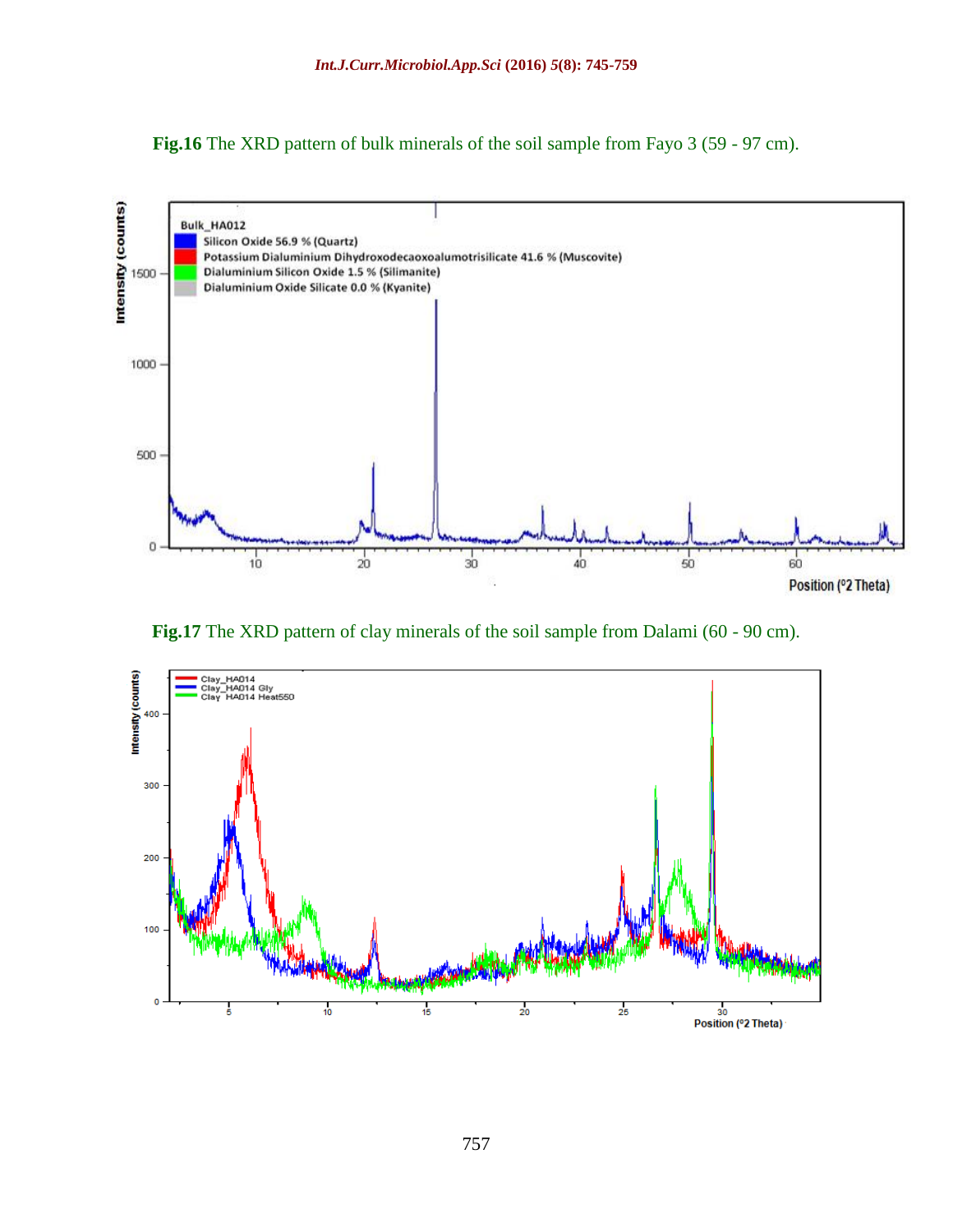**Fig.18** The XRD pattern of bulk minerals of the soil sample from Dalami (60 - 90 cm).



In conclusion, this research study has been conducted on cracking clays soils (Vertisol) in Nuba Mountains in South Kordofan State to characterize and investigated their mineralogical properties. Eight location sites were selected for this study; these sites were along a topographical sequence at the upper clay plains (Habila area) to compare (in toposequence) the type of clay minerals in these plains. The results indicated that the Smectite was found to be the dominant clay minerals.

Generally, it ranges between (84.6, - 49.5 %), followed by the kaolinite, the clay mineral kaolinite was recorded in all of the investigated samples with variable percentages ranging between  $(8.2 % -46.45)$ %). Therefore, the presence of Kaolinite indicates accumulation of weathering product. Investigated soils also contain low amount chloride, illite and Smectite\ Chlorite. The sequential weathering of the variable rock formation has led to the formation of the intermountain clay plains of

the Nuba Mountains of the south Kordofan state. It is anticipated that weathering in the western high lands of Habila area occurred at variable intensities resulted in heterogeneous weathering product indicating that weathering of weatherable mineral was insufficient to the extent that remains of interlaying components have intervene and eventually interlayer the expandable layer silicates rendering it to take the characteristic of two minerals e.g. Montmorillonite and chloride.

The clay fraction of the bulk samples does not provide indication of smectitic clay minerals, the Habila areas contains only clay minerals illite, sillimanite and kaolinite. The quartz and magnetite are everywhere ubiquitous; this distributions pattern would indicate that Pedogenesis weathering of detrital minerals grains was rather extensive due to the action of excessive moisture regimes. In aggregates this mineralogical assemblages occurring in Habila suggest origins of parent materials derived from